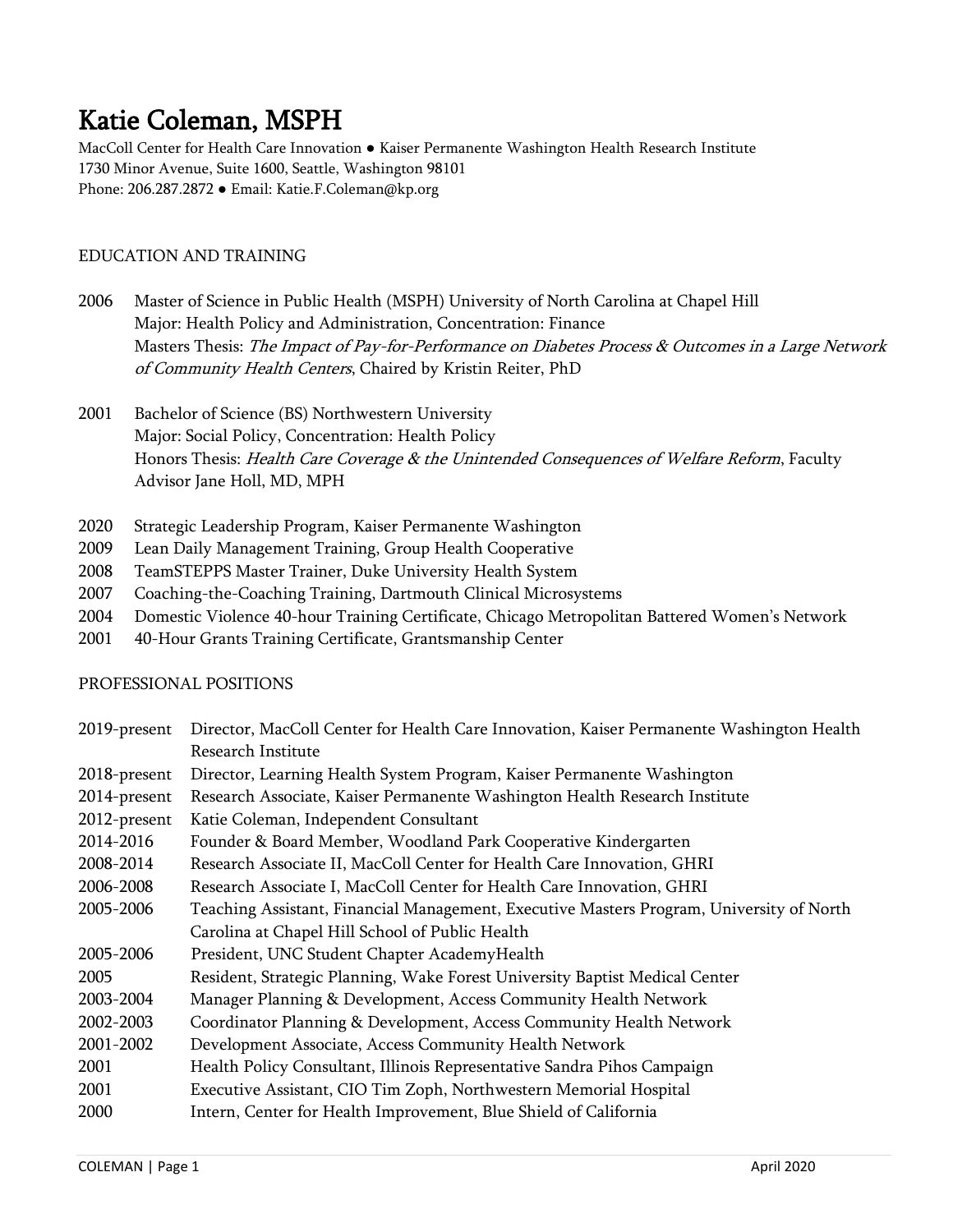#### HONORS/AWARDS

| 2007      | Extraordinary Achievement Bonus, Group Health Cooperative                    |
|-----------|------------------------------------------------------------------------------|
| 2006      | Jean G. Yates Health Policy Award for Outstanding Second Year Policy Student |
| 2006      | Delta Omega Honorary Public Health Society Member                            |
| 2005      | Moulton Wong Scholarship Recipient for Excellent First Year Policy Student   |
| 2004      | Miriam Cole Scholarship Recipient for Most Promising Master's Applicant      |
| 2001      | Alpha Lambda Delta Honorary Society                                          |
| 2000-2001 | National Society of Collegiate Scholars                                      |
| 2000-2001 | Rho Lambda Honorary Society                                                  |
| 1999-2000 | Gamma Sigma Alpha Honorary Society (treasurer)                               |
| 1997-2001 | Northwestern University Dean's List                                          |
| 1997      | Kansas Honor Scholar                                                         |

### PROFESSIONAL SERVICE AND MEMBERSHIP

| 2004-present | AcademyHealth Member                                                                         |  |  |
|--------------|----------------------------------------------------------------------------------------------|--|--|
| 2019         | Global to Local Expert Panel                                                                 |  |  |
| 2019         | Agency for Healthcare Research and Quality Roundtable on the Future of Health Services       |  |  |
|              | Research                                                                                     |  |  |
| 2018         | K12 Learning Health System Scholar Applicant Review                                          |  |  |
| 2018         | Northwest Regional Primary Care Association in-kind consultant on strategy                   |  |  |
| 2018         | VA State of the Art Care Coordination convening (invited)                                    |  |  |
| 2018         | KPWA Research and Evidence-Based Nursing Practice Committee                                  |  |  |
| 2017         | The Commonwealth Fund Annual FQHC Survey Review                                              |  |  |
| 2016         | MacColl Strategic Planning Workgroup; Dissemination & Implementation Workgroup               |  |  |
| 2016         | North Cascade Accountable Communities of Health in-kind consultant on strategy               |  |  |
| 2015         | 17th Annual Birnbaum Endowed Lecture Planning Committee                                      |  |  |
| 2015         | Group Health Research Institute Leadership Structure Envisioning                             |  |  |
| 2015 - 2017  | KPWHRI Scientific Advisory Committee member                                                  |  |  |
| 2014         | University of Toronto Teaming Project - A commitment to patient-centered care                |  |  |
| 2014         | Wagner Symposium Developing & Sustaining a State-Wide Primary Care Extension Program         |  |  |
| 2013         | Washington State Innovation Plan Consultant Team                                             |  |  |
| 2013         | Canadian Institutes of Health Research & Canadian Foundation for Innovation - Organizational |  |  |
|              | Readiness for Knowledge Translation in Chronic Care: A Delphi Study                          |  |  |
| 2012-2013    | MacColl Center for Health Care Innovation Strategic Planning Committee, work stream lead     |  |  |
| 2009-2014    | The Commonwealth Fund's National Patient Centered Medical Home Evaluator's Collaborative     |  |  |
| 2009-2014    | Dartmouth Clinical Microsystems Coaching Collaborative                                       |  |  |
| 2011         | National Association of Community Health Centers - Patient Centered Medical Home             |  |  |
|              | Learning Institution Blue Print Committee                                                    |  |  |
| 2010-2011    | Montana Primary Care Association - Patient Centered Medical Home Consultant                  |  |  |
| 2010-2011    | MacColl Center Director/Senior Investigator Search Committee                                 |  |  |
|              |                                                                                              |  |  |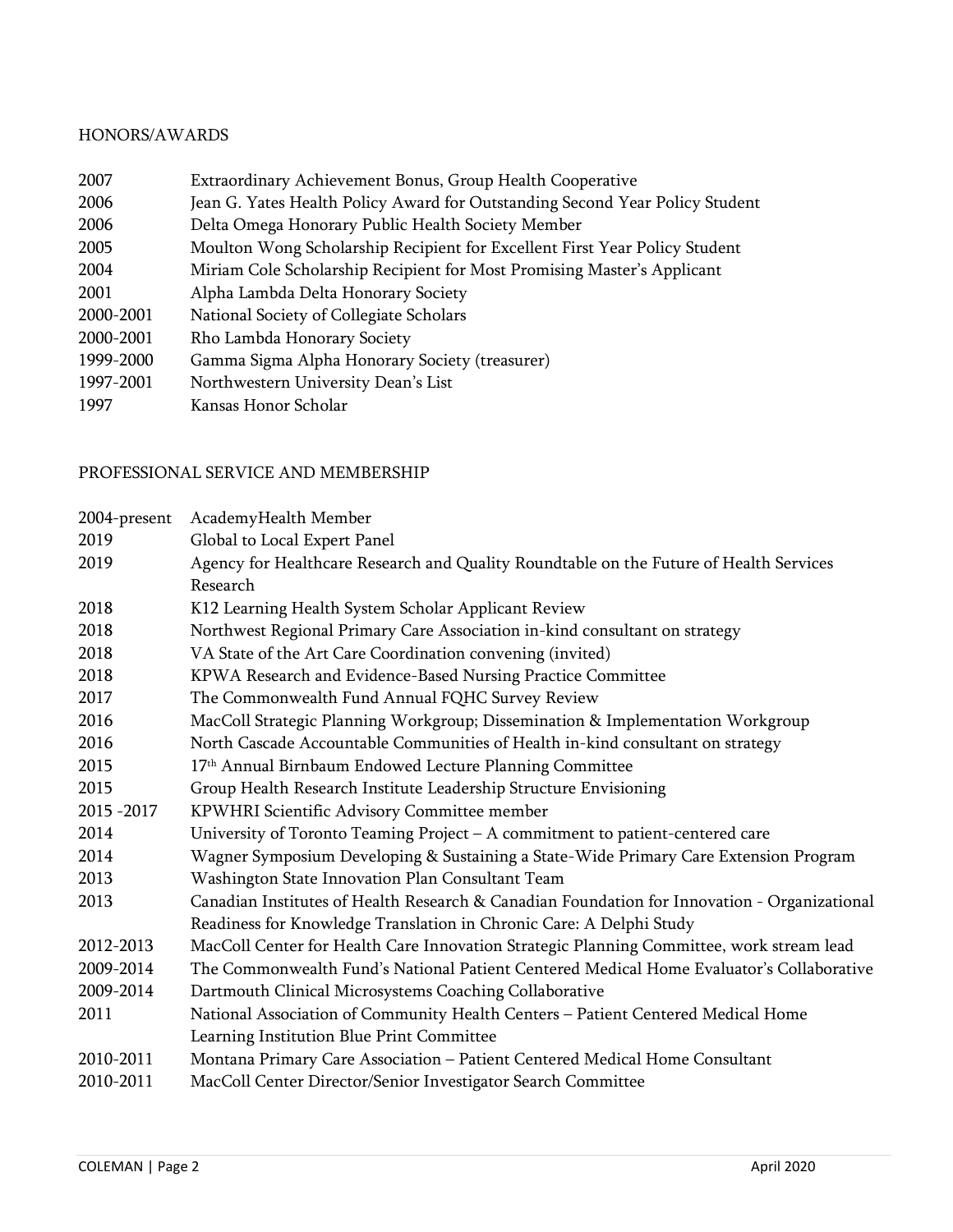| 2009-2011 | Agency for Healthcare Research and Quality Consensus Panel on Practice Coaching in the Safety |  |
|-----------|-----------------------------------------------------------------------------------------------|--|
|           | <b>Net</b>                                                                                    |  |
| 2009-2011 | Group Health Research Institute Scientific Policy Committee (Co-Chair 2009 – 2010)            |  |
| 2010      | Improving Performance in Practice Coaching Manual Editor                                      |  |
| 2010      | The Robert Wood Johnson Foundation Online Expert Panel Defining Continuous Quality            |  |
|           | Improvement in Health Care                                                                    |  |
| 2008-2010 | Institute for Translational Health Sciences, Scholar                                          |  |
| 2007-2010 | Birnbaum Innovation Forum Planning Committee                                                  |  |
| 2008-2009 | Washington Association of Community and Migrant Health Centers, National Quality              |  |
|           | Conference Planning Committee                                                                 |  |
| 2008      | Center for Health Studies, Strategic Planning Focus Areas Workgroup                           |  |
| 2008      | Center for Health Studies, Lean A3 Strategic Planning Committee - People Strategy             |  |
| 2007-2008 | Center for Health Studies, Faculty Retreat Planning Committee                                 |  |
| 2003      | Health Resources & Services Administration, 330 Objective Review Committee                    |  |

#### EDITORIAL RESPONSIBILITIES

| 2017 | Annals of Family Medicine                                                                  |
|------|--------------------------------------------------------------------------------------------|
| 2016 | Journal of Health Care for the Poor & Underserved, Journal for General Internal Medicine   |
| 2015 | Journal of General Internal Medicine                                                       |
| 2014 | Medical Care, American Journal of Managed Care                                             |
| 2013 | Journal of Health Care for the Poor and Underserved, Social Science and Medicine           |
| 2012 | Perspectives in Public Health, Royal Society for Public Health, Health Affairs             |
| 2011 | Annals of Family Medicine, Health Affairs, Annals of Family Medicine                       |
| 2010 | BMJ Quality & Safety, Annals of Family Medicine                                            |
| 2009 | Health Research Board Ireland, Annals of Family Medicine, American Journal of Managed Care |
| 2008 | Quality in Primary Care, Medical Care, Milbank Quarterly, Robina Foundation                |
| 2007 | American Journal of Managed Care                                                           |
| 2006 | Public Library of Science                                                                  |

#### RESEARCH FUNDING

#### Current projects:

No Grant # (Coleman/Lozano) \$6,404,202 (direct) 6/1/2017-12/31/2021 Kaiser Permanente Washington

Learning Health System Program: to connect with our partners at Kaiser Permanente Washington and develop alignment across existing Learning Health System (LHS) work; design a LHS program for 2018 and beyond; evaluate three high value initiatives to support care delivery decision making; and provide support and consultation in selected areas of strategic importance. Role: Co-PI, 50% FTE

74899 (Tobey) \$341,940 (direct) 10/1/2017-9/30/2020 Robert Wood Johnson Foundation

Safety-Net Learning and Action Hub for Value-Based Payment and Care: to build capacity among primary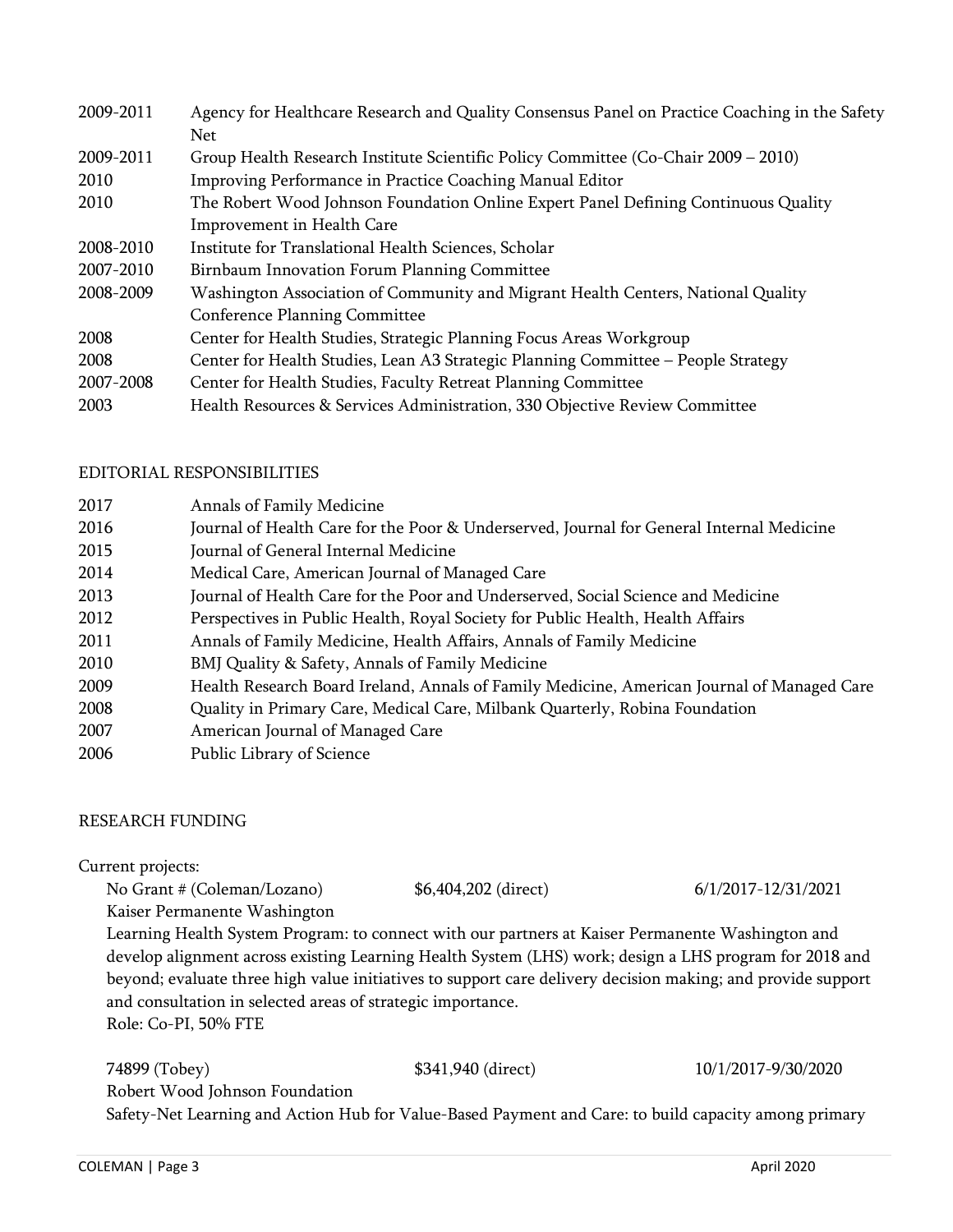care associations and other state-wide agencies to prepare practices for value-based care and payment. This initiative will leverage quality improvement, primary care, and payment expertise in service of community health centers and community mental health agencies and their patients. Role: Site PI, 25% FTE

No Grant # (Coleman) \$40,300 (direct) 4/1/2019-2/29/2020 Kaiser Permanente Washington Health Research Institute Development Fund MacColl Capacity Building for Implementation Science and Practice: to generate a model, infrastructure, data structures, products, and funding streams for advancing an integrated implementation science and practice model for MacColl. Role: PI, 10% FTE No Grant # (Coleman) \$134,763 (direct) 8/1/2019-3/31/2021 Kaiser Permanente Washington Community Benefit Building the Capacity to Address Social Needs in Washington: to support the Washington Association of Community Health to design, implement, and evaluate a social needs screening collaborative for federally qualified health centers in Washington. Role: PI, 8% FTE Completed Projects: No Grant # (Olesen) \$219,571 (direct) 4/1/2015-4/30/2019 Colorado Health Foundation The Colorado Health Foundation Technical Assistance Partner (TAP) Role: Site PI, 15% FTE Grant #R18 HS023908 (Parchman) \$11,262,282 (direct) 5/1/2015-4/30/2019 Agency for Healthcare Research and Quality The Northwest Coalition for Primary Care Practice Support Role: Key Personnel, 18% FTE Grant #Y605996 (Coleman) \$32,704 (direct) 7/1/2017-10/31/2018 Kaiser Permanente Community Benefit Partnering with OPCA Role: PI, 10% FTE Grant #19815 (Coleman) \$207,653 (direct) 10/1/2016-4/30/2018 California Health Care Foundation Essential Capabilities and Emerging Models for Advancing High-Performance Primary Care in the Safety Net Role: Site PI, 20% FTE Grant #157 (Coleman) \$54,121 (direct) 9/1/2016-11/30/2017 Group Health Foundation Expanding the Medical Assistant Role in Advancing Primary Care Role: PI, 7% FTE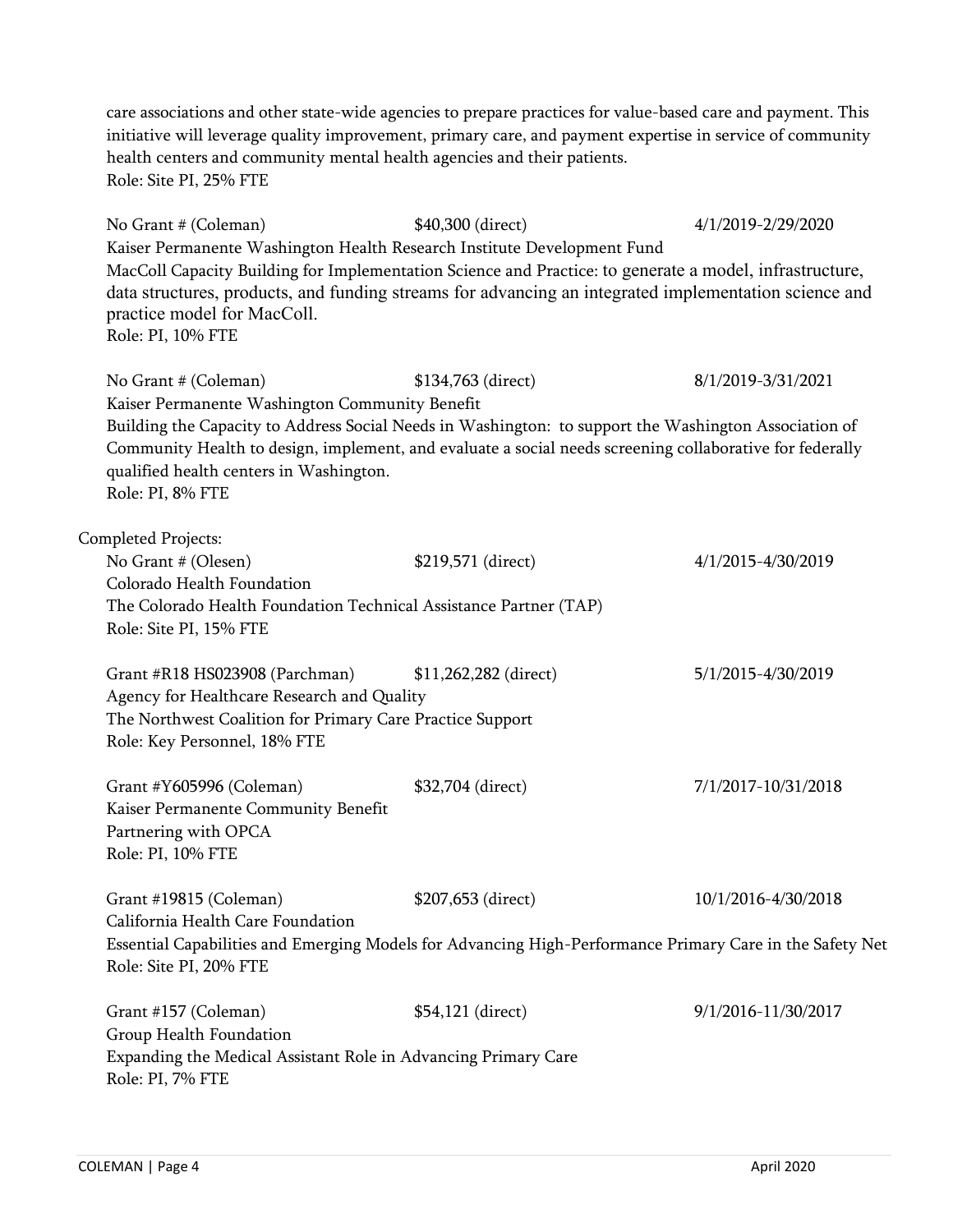| Grant #71986 (Wagner)<br>Robert Wood Johnson Foundation<br>Primary Care Teams: Learning from Effective Ambulatory Practices Phase 2<br>Role: Key Personnel, 20% FTE                                                         | \$2,101,747 (direct) | 9/1/2014-7/31/2017   |
|-----------------------------------------------------------------------------------------------------------------------------------------------------------------------------------------------------------------------------|----------------------|----------------------|
| Grant #1011 (Hsu)<br>Patient-Centered Outcomes Research Institute<br>Creating a Clinic-Community Liaison Role in Primary Care: Engaging Patients and Community in Health<br>Care Innovation<br>Role: Key Personnel, 5% FTE  | \$1,112,785 (direct) | 3/1/2013-8/31/2016   |
| Grant #HHSA2901000004i (LeRoy)<br>Agency for Healthcare Research and Quality<br>New Models of Primary Care Workforce and Financing<br>Role: Key Personnel, 13% FTE                                                          | \$219,809 (direct)   | 8/18/2014-7/17/2016  |
| No Grant # (Coleman)<br>Oregon Primary Care Association<br>Alternative Payment Model (APM) Initiative<br>Role: PI, 20% FTE                                                                                                  | \$61,967 (direct)    | 10/1/2013-10/31/2015 |
| Grant #65529/72042 (Siegel)<br>Robert Wood Johnson Foundation<br>Technical Assistance and Direction for RWJ's Regional Quality Strategy Program (Aligning Forces for<br>Quality Initiative)<br>Role: Key Personnel, 25% FTE | \$1,248,588 (direct) | 9/1/2009-5/31/2015   |
| Grant #71178 (Wagner)<br>Robert Wood Johnson Foundation<br>Primary Care Emerging Leaders<br>Role: Key Personnel, 20% FTE                                                                                                    | \$291,720 (direct)   | 9/1/2013-4/30/2015   |
| Grant #20130308 (Sugarman)<br>The Commonwealth Fund<br>Safety Net Medical Home Initiative Dissemination Grant<br>Role: Key Personnel, 15% FTE                                                                               | \$89,589 (direct)    | 6/1/2013-11/30/2014  |
| Grant #69788 (Wagner)<br>Robert Wood Johnson Foundation<br>The Primary Care Team: Learning from Effective Ambulatory Practices<br>Role: Key Personnel, 23% FTE                                                              | \$3,088,897 (direct) | 2/1/2012-11/30/2014  |
| Grant #20110467 (Wagner)<br>The Commonwealth Fund<br>Creating a National PCMH Curriculum: Diffusion of the Safety Net Medical Home Initiative                                                                               | \$212,163 (direct)   | 8/1/2011-9/30/2013   |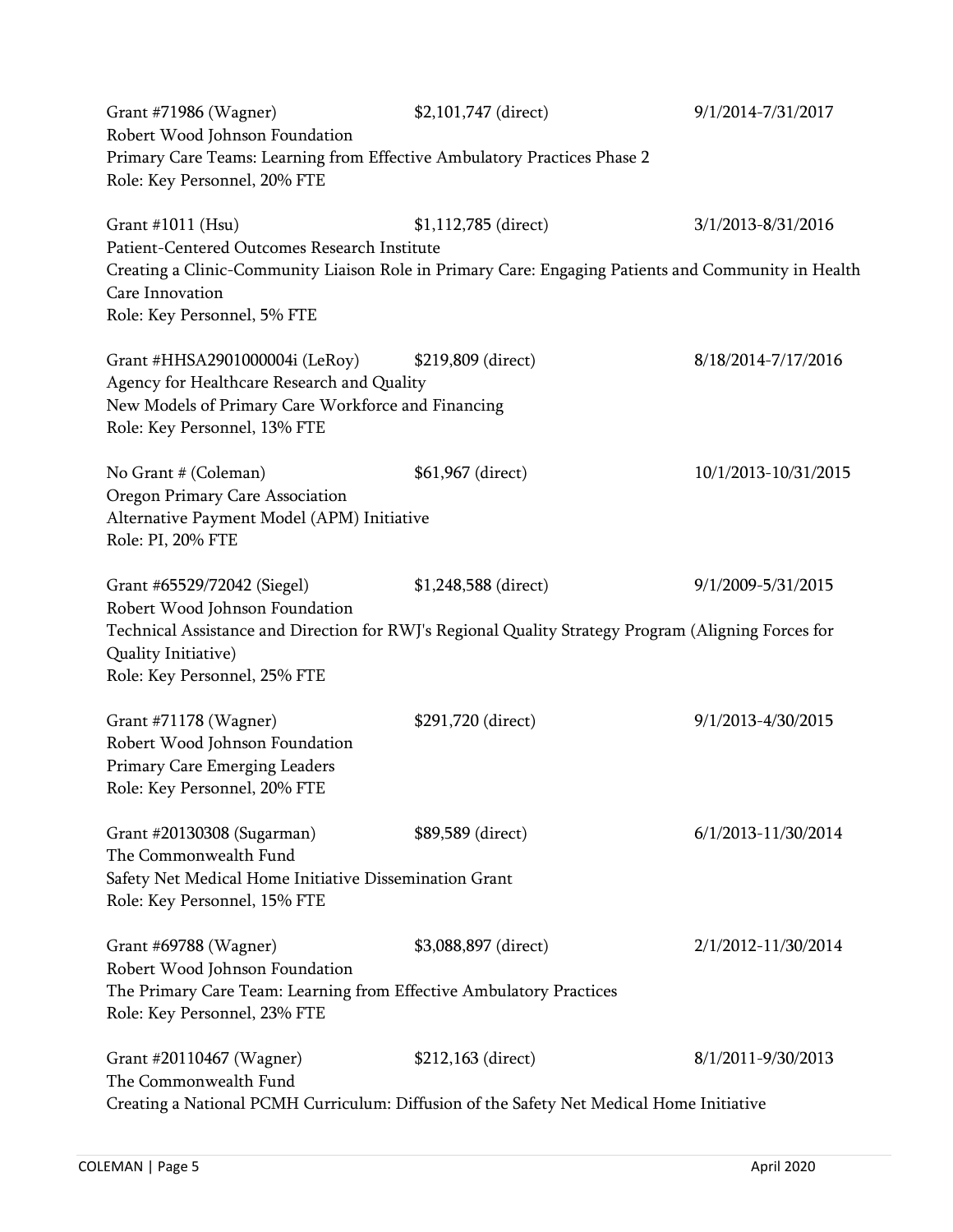Role: Key Personnel, 15% FTE

| No Grant # (Fihn)<br>Veterans Administration                                                                                                                                                                                                                           | \$134,169 (direct)  | 9/10/2010-8/31/2013  |
|------------------------------------------------------------------------------------------------------------------------------------------------------------------------------------------------------------------------------------------------------------------------|---------------------|----------------------|
| Patient Centered Medical Home (PCMH) Demonstration Laboratories: VA Coordinating Center<br>Role: Key Personnel, 10% FTE                                                                                                                                                |                     |                      |
| Grant #20090344 (Sugarman)<br>The Commonwealth Fund<br>Transforming Safety Net Clinics into Patient-Centered Medical Homes<br>Role: Key Personnel, 33% FTE                                                                                                             | \$748,772 (direct)  | 5/1/2008-7/31/2013   |
| Grant #HHSM-500-2011-00147 (Wagner) \$235,196 (direct)<br>Center for Medicare and Medicaid Innovation<br>Technical Assistance to Support the Learning and Diffusions Activities at Center for Medicare & Medicaid<br>Innovation (CMMI)<br>Role: Key Personnel, 35% FTE |                     | 3/1/2012-4/30/2013   |
| No Grant # (Reid)<br>Agency for Healthcare Research and Quality<br>Transforming Primary Care: Evaluating the Spread of the Medical Home<br>Role: Key Personnel, 10% FTE                                                                                                | \$429,318 (direct)  | 7/1/2010-6/30/2013   |
| Grant # R18 HS019129 (Reid)<br>Group Health Research Institute Development Fund<br>Group Health Medical Home Evaluation<br>Role: Key Personnel, 20% FTE                                                                                                                | \$803, 877 (direct) | 8/1/2006-12/31/2011  |
| Grant #20080479 (Arterburn)<br>The Commonwealth Fund<br>Assessing the Impact of Patient Decision Aids on Health Care Utilization and the Costs of Care<br>Role: Key Personnel, 20% FTE                                                                                 | \$367,208 (direct)  | 4/1/2009-3/31/2011   |
| Grant #07-1136/08-1262 (Wagner)<br>California Health Care Foundation<br>California Improvement Network<br>Role: Key Personnel, 5% FTE                                                                                                                                  | \$142,397 (direct)  | 6/11/2007-12/31/2010 |
| Grant #HHSA2902006000171 (Wagner)<br>Agency for Healthcare Research and Quality<br>Integrating Chronic Care and Business Strategies in the Safety Net<br>Role: Key Personnel,                                                                                          | \$202,467 (direct)  | 9/29/2006-7/31/2009  |
| Grant #058194 (Wagner)<br>Robert Wood Johnson Foundation                                                                                                                                                                                                               | \$170,390 (direct)  | 8/1/2006-6/30/2009   |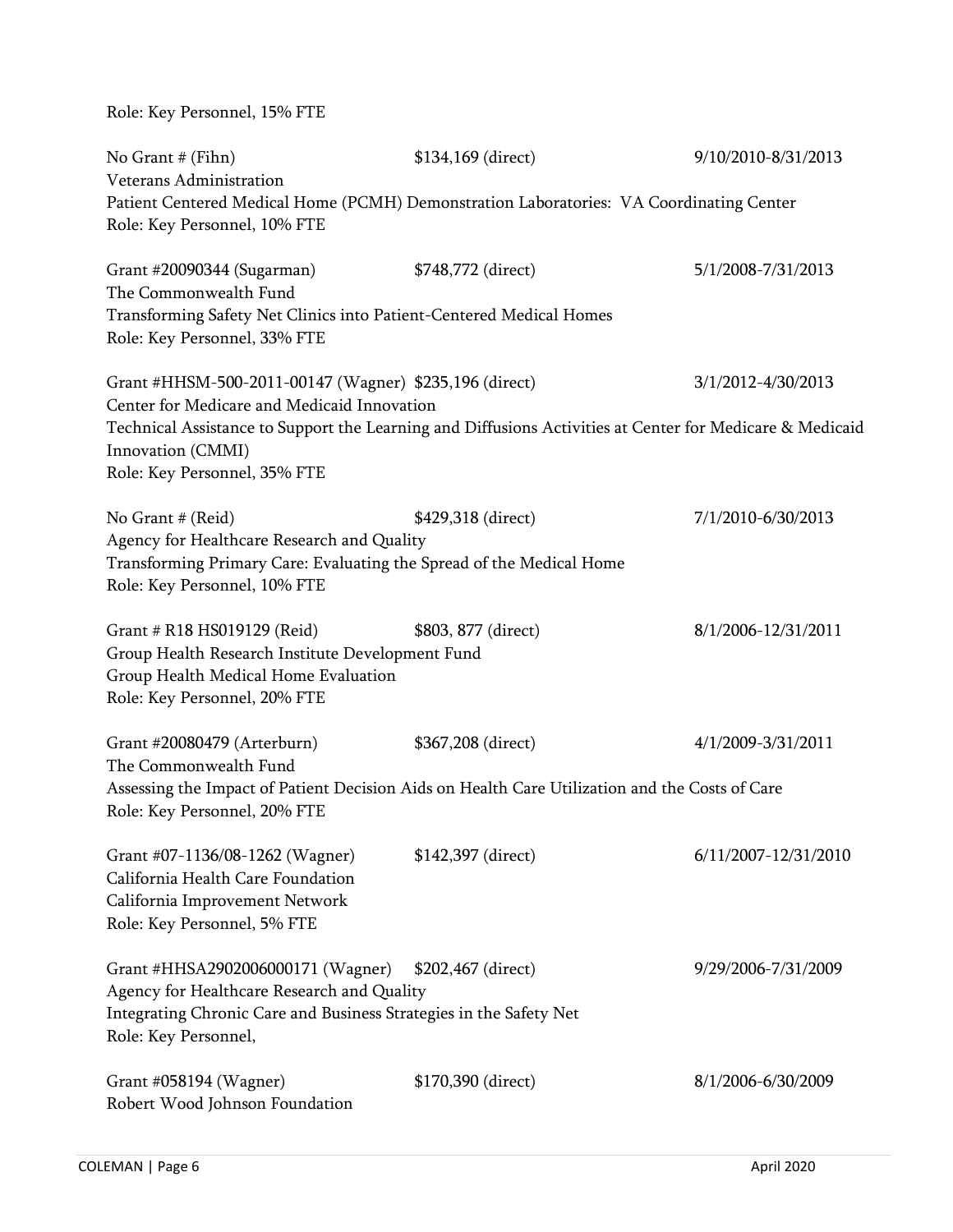| Scientific Support for Field Building and ICIC Transition                                                                             |                    |                     |  |
|---------------------------------------------------------------------------------------------------------------------------------------|--------------------|---------------------|--|
| Role: Key Personnel, 75% FTE                                                                                                          |                    |                     |  |
| Grant #PO4300094533 (Bailit)<br>Commonwealth of Pennsylvania                                                                          | \$106,476 (direct) | 7/15/2008-3/31/2009 |  |
| Technical Assistance (TA) for Prescription for Pennsylvania<br>Role: Key Personnel, 5% FTE                                            |                    |                     |  |
| No Grant $#$ (Von Korff)<br>Group Health Research Institute Development Fund<br>Content and Costs of Care<br>Role: Key Personnel: 20% | \$142,909 (direct) | 4/1/2007-12/31/2008 |  |
| No Grant $#$ (Wagner)<br>The Commonwealth Fund                                                                                        | \$17,273 (direct)  | 3/1/2008-9/30/2008  |  |
| The Use of Patient-Provider Agreements to Improve Quality                                                                             |                    |                     |  |
| Role: Key Personnel, 50%                                                                                                              |                    |                     |  |
| No Grant $#$ (Wagner)                                                                                                                 | \$2,581 (direct)   | 12/1/2007-3/31/2008 |  |
| Washington State Department of Health                                                                                                 |                    |                     |  |
| Washington State Collaborative to Improve Health - Coaches Training                                                                   |                    |                     |  |
| Role: Key Personnel, 90% FTE                                                                                                          |                    |                     |  |

#### PUBLICATIONS

Peer-reviewed publications

- 1. Parchman ML, Anderson ML, Coleman K, Michaels LA, Schuttner L, Conway C, Hsu C, Fagnan LJ. Assessing quality improvement capacity in primary care practices. BMC Fam Pract. 2019;20(1):103.
- 2. Hertel E, Cheadle A, Matthys J, Coleman K, Gray M, Robbins M, Tufte J, Hsu C. Engaging patients in primary care design: An evaluation of a novel approach to codesigning care. Health Expect. 2019;22(4):609-16.
- 3. Gray MF, Sweeney J, Nickel W, Minniti M, Coleman K, Johnson K, Mroz T, Forss B, Reid R, Frosch D, Hsu C. Function of the medical team quarterback: Patient, family, and physician perspectives on team care coordination in patient- and family-centered primary care. Perm J. 2019;23.
- 4. Coleman K, Wagner EH, Ladden MD, Flinter M, Cromp D, Hsu C, Crabtree BF, McDonald S. Developing emerging leaders to support team-based primary care. J Ambul Care Manage. 2019;42(4):270-83.
- 5. Wagner EH, LeRoy L, Schaefer J, Bailit M, Coleman K, Zhan C, Meyers D. How do innovative primary care practices achieve the quadruple aim? J Ambul Care Manage. 2018;41(4):288-97.
- 6. Parchman ML, Hsu C, Coleman K. Why is external facilitation effective as an implementation strategy? Evidence for tailoring to the learning capacity of primary care practices in conference proceedings for the society for implementation research collaboration (SIRC) 2017: Implementation mechanisms: What makes implementation work and why? Part 2. Implementation Science. 2018;13(Suppl 3):B13.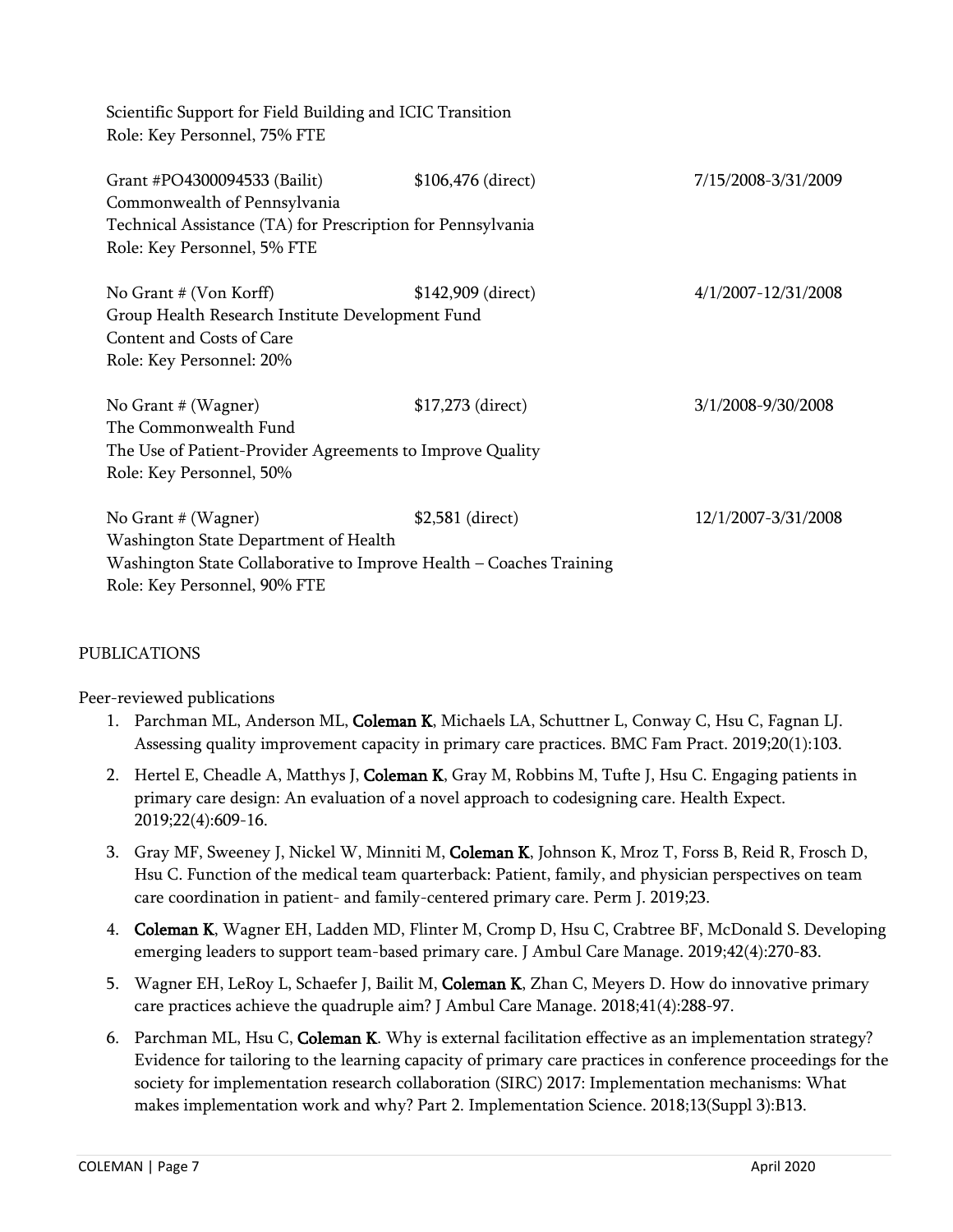- 7. Hsu C, Hertel E, Johnson E, Cahill C, Lozano P, Ross TR, Ehrlich K, Coleman K, BlueSpruce J, Cheadle A. Evaluation of the learning to integrate neighborhoods and clinical care project: Findings from implementing a new lay role into primary care teams to address social determinants of health. Perm J. 2018;22.
- 8. Blasi PR, Cromp D, McDonald S, Hsu C, Coleman K, Flinter M, Wagner EH. Approaches to behavioral health integration at high performing primary care practices. J Am Board Fam Med. 2018;31(5):691-701.
- 9. Hsu CW, Hertel E, BlueSpruce J, Ross TR, Cheadle A, Johnson E, Matthys J, Ehrlich K, Coleman K, Tufte J. Connecting primary care patients to community resources: Lessons learned from the development of a new lay primary care team role. Journal of Patient-Centered Research and Reviews. 2016;3(3):218.
- 10. Cromp D, Hsu C, Coleman K, Fishman PA, Liss DT, Ehrlich K, Johnson E, Ross TR, Trescott C, Trehearne B, Reid RJ. Barriers and facilitators to team-based care in the context of primary care transformation. J Ambul Care Manage. 2015;38(2):125-33.
- 11. Wagner EH, Sandhu N, Coleman K, Phillips KE, Sugarman JR. Improving care coordination in primary care. Med Care. 2014;52(11 Suppl 4):S33-8.
- 12. Wagner EH, Gupta R, Coleman K. Practice transformation in the Safety Net Medical Home Initiative: A qualitative look. Med Care. 2014;52(11 Suppl 4):S18-22.
- 13. Sugarman JR, Phillips KE, Wagner EH, Coleman K, Abrams MK. The Safety Net Medical Home Initiative: Transforming care for vulnerable populations. Med Care. 2014;52(11 Suppl 4):S1-10.
- 14. Johnson KE, Coleman K, Phillips KE, Austin BT, Daniel DM, Ridpath J, Schaefer J, Wagner EH. Development of a facilitation curriculum to support primary care transformation: The "coach medical home" curriculum. Med Care. 2014;52(11 Suppl 4):S26-32.
- 15. Derrett S, Gunter KE, Nocon RS, Quinn MT, Coleman K, Daniel DM, Wagner EH, Chin MH. How 3 rural safety net clinics integrate care for patients: A qualitative case study. Med Care. 2014;52(11 Suppl 4):S39-47.
- 16. Coleman K, Phillips KE, Van Borkulo N, Daniel DM, Johnson KE, Wagner EH, Sugarman JR. Unlocking the black box: Supporting practices to become patient-centered medical homes. Med Care. 2014;52(11 Suppl 4):S11-7.
- 17. Reid RJ, Johnson EA, Hsu C, Ehrlich K, Coleman K, Trescott C, Erikson M, Ross TR, Liss DT, Cromp D, Fishman PA. Spreading a medical home redesign: Effects on emergency department use and hospital admissions. Ann Fam Med. 2013;11 Suppl 1:S19-26.
- 18. Daniel DM, Wagner EH, Coleman K, Schaefer JK, Austin BT, Abrams MK, Phillips KE, Sugarman JR. Assessing progress toward becoming a Patient-Centered Medical Home: An assessment tool for practice transformation. Health Serv Res. 2013;48(6 Pt 1):1879-97. \*\*Best of the 2013 AcademyHealth Annual Research Meeting
- 19. Wagner EH, Coleman K, Reid RJ, Phillips K, Abrams MK, Sugarman JR. The changes involved in patientcentered medical home transformation. Prim Care. 2012;39(2):241-59.
- 20. Nuno R, Coleman K, Bengoa R, Sauto R. Integrated care for chronic conditions: The contribution of the ICCC framework. Health Policy. 2012;105(1):55-64.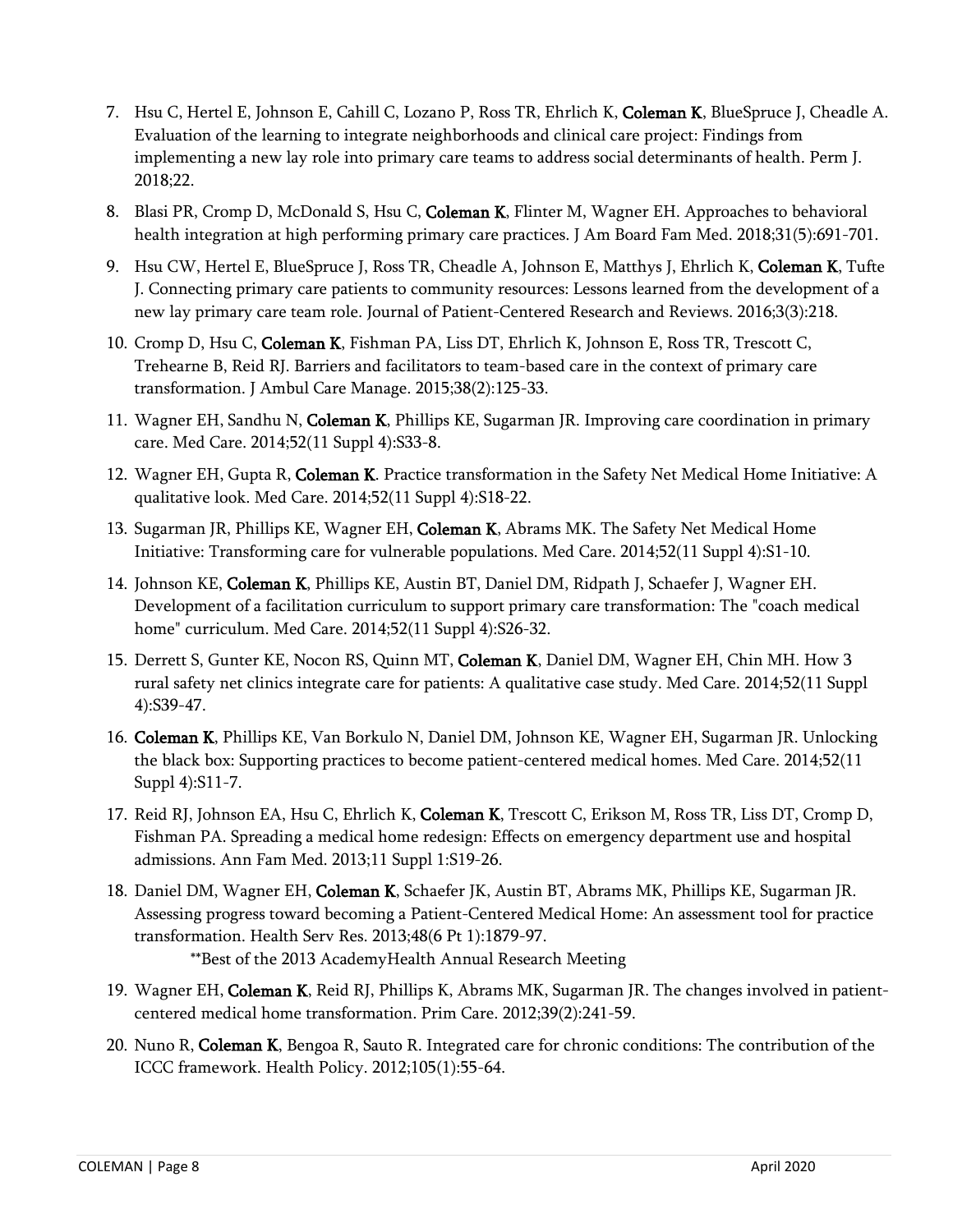- 21. Hsu C, Coleman K, Ross TR, Johnson E, Fishman PA, Larson EB, Liss D, Trescott C, Reid RJ. Spreading a Patient-Centered Medical Home redesign: A case study. J Ambul Care Manage. 2012;35(2):99-108.
- 22. Fishman PA, Johnson EA, Coleman K, Larson EB, Hsu C, Ross TR, Liss D, Tufano J, Reid RJ. Impact on seniors of the Patient-Centered Medical Home: Evidence from a pilot study. Gerontologist. 2012;52(5):703-11.
- 23. Coleman K, Pearson M, Wu S. Integrating chronic care and business strategies in the safety net: A practice coaching manual. Operations Management: A Modern Approach. 2011:267.
- 24. Coleman K. Invited commentary: Without changes in care, should we expect changes in outcomes? Ann Fam Med. 2011.
- 25. Reid RJ, Coleman K, Johnson EA, Fishman PA, Hsu C, Soman MP, Trescott CE, Erikson M, Larson EB. The group health medical home at year two: Cost savings, higher patient satisfaction, and less burnout for providers. Health Aff (Millwood). 2010;29(5):835-43.

\*\* Cited by Dr. David Blumenthal during his 2/27/13 testimony to the Senate Special Committee on Aging "Strengthening Medicare for Today and the Future" hearing.

- 26. Ralston JD, Coleman K, Reid RJ, Handley MR, Larson EB. Patient experience should be part of meaningful-use criteria. Health Aff (Millwood). 2010;29(4):607-13.
- 27. Coleman K, Reid RJ, Johnson E, Hsu C, Ross TR, Fishman P, Larson E. Implications of reassigning patients for the medical home: A case study. Ann Fam Med. 2010;8(6):493-8.
- 28. Coleman K, Phillips K. Providing underserved patients with medical homes: Assessing the readiness of safety-net health centers. Issue Brief (Commonw Fund). 2010;85:1-14.
- 29. Coleman K, Mattke S, Perrault PJ, Wagner EH. Untangling practice redesign from disease management: How do we best care for the chronically ill? Annu Rev Public Health. 2009;30:385-408.
- 30. Coleman K, Austin BT, Brach C, Wagner EH. Evidence on the chronic care model in the new millennium. Health Aff (Millwood). 2009;28(1):75-85. \*\* Thirteenth most read Health Affairs publication in 2009.
- 31. Coleman K. Invited commentary: Real redesign required. Ann Fam Med. 2009.
- 32. Coleman K, Reiter KL, Fulwiler D. The impact of pay-for-performance on diabetes care in a large network of community health centers. J Health Care Poor Underserved. 2007;18(4):966-83.
- 33. Coleman K, Hamblin R. Can pay-for-performance improve quality and reduce health disparities? PLoS Med. 2007;4(6):e216.

In Press

- 34. Crabtree BF, Howard J, Miller W, Cromp D, Hsu C, Coleman K, Austin BT, Flinter M, Wagner EH. Leading innovative practice: Leadership attributes in LEAP practices. Milbank Quarterly In Press.
- 35. Shuttner L, Coleman K, Ralston JD, Parchman ML. The association of practice adaptive reserve and development of quality improvement capacity in primary care. Ann Fam Med. In Press.

In Review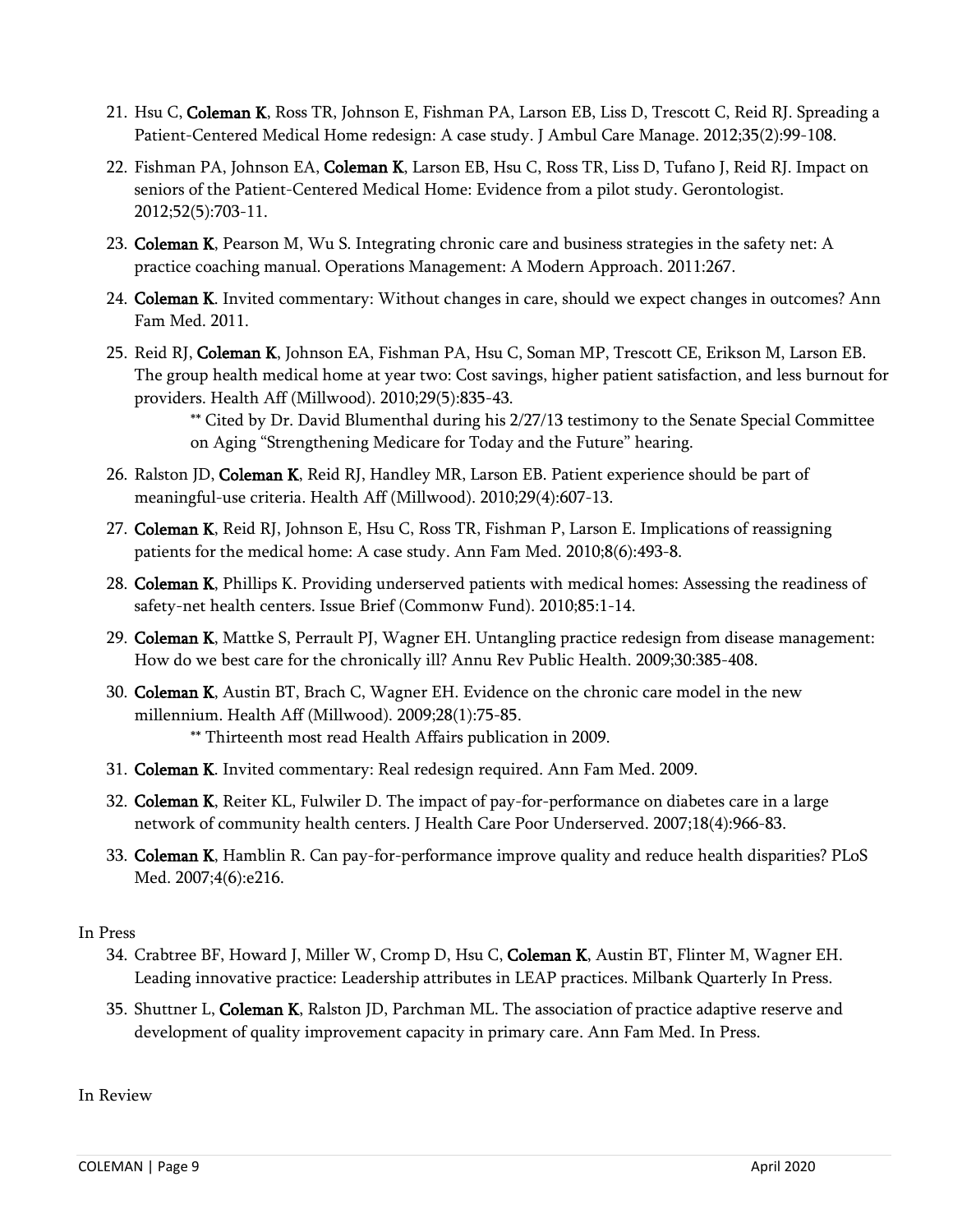- 36. Coleman K, Allen C, Shepherd C, Eslan A, Sanchez J, Leibig P. Supporting team development based on lessons learned from high performers. J Health Care Poor Underserved. In Review.
- 37. Coleman K, Kraakauer C, Anderson ML, Michaels LA, Dickinson C, Brantley S, Conway C, Dorr D, Fagnan LJ, Hsu C, Balderson B, Parchman ML. Smaller, faster better: Assessing small practices' progress toward improving heart health. Health Serv Res. In Review.
- 38. Singer A, Coleman K, Hsu C. Empathic inquiry: Developing and piloting a patient-centered approach to social needs screening. J Health Care Poor Underserved. In Review.

## In process

- 39. Gray M, Walsh-Bailey C, Girard S, Lozano P, Coleman K. Expanded medical assistant roles and training. Perm J. In Process.
- 40. Hsu C, Coleman K, Fagnan LJ, Baldwin LM. Making changes in small practices to improve heart health: Understanding pdsa cycles. BMJ Qual Saf. In Process.
- 41. Allen C, Coleman K, Mettert K, Lewis C, Westbrook E, Lozano P. How do we know learning health systems work? A measurement approach. Health Aff (Millwood). In Process.
- 42. Higgins T, Coleman K, Crosson J, Eslan A. A team-based care implementation in 19 diverse colorado primary care practices: How practices transformed; factors influencing success; and effects on patient, clinician and staff satisfaction. Health Aff (Millwood). In Process.

## Book chapters

- 1. Weppner W, Coleman K, Reid R, Larson E. Improving management of chronic disease. From front office to front line: Essential issues for health care leaders 2nd edition. Oak Brook, IL: Joint Commission Resources; 2011. p. 127-58.
- 2. Coleman CF, Wagner EH. The chronic care model. To cure and to care innovation in the management of chronic illness: A practical guide to move forward. Barcelona, Spain: Elsevier Masson; 2008. p. 3-15.

Other publications

- 1. Coleman K, Tobey R, Shepherd C, Phillips K, Houston K, Hsu C, Maxwell J, Berthoud H, Rojasova S, Hummel J, Austin BT, Wagner EH. Partnering to succeed: How small health centers can improve care and thrive under value-based payment. Oakland: CHCF; 2018 March 2018.
- 2. Coleman K, Wagner EH, Schaefer J, Reid R. Redefining primary care for the 21st century. Rockville; 2016. Contract No.: 16(17)-0022-EF.
- 3. Coleman K. Implementing team-based care: Small changes for big payoffs. In: Quarterly P, editor. Medical Home Best Practices from NCQA. Washington, DC: National Committee for Quality Assurance 2016. p. 7.
- 4. Coleman K. Paying for team-based care. Princeton: Robert Wood Johnson Foundation; 2016 [Available from: [http://www.improvingprimarycare.org/.](http://www.improvingprimarycare.org/)]
- 5. Coleman K. Using teams to improve access to primary care. Princeton: Robert Wood Johnson Foundation; 2014 [Available from: [http://www.improvingprimarycare.org/.](http://www.improvingprimarycare.org/)]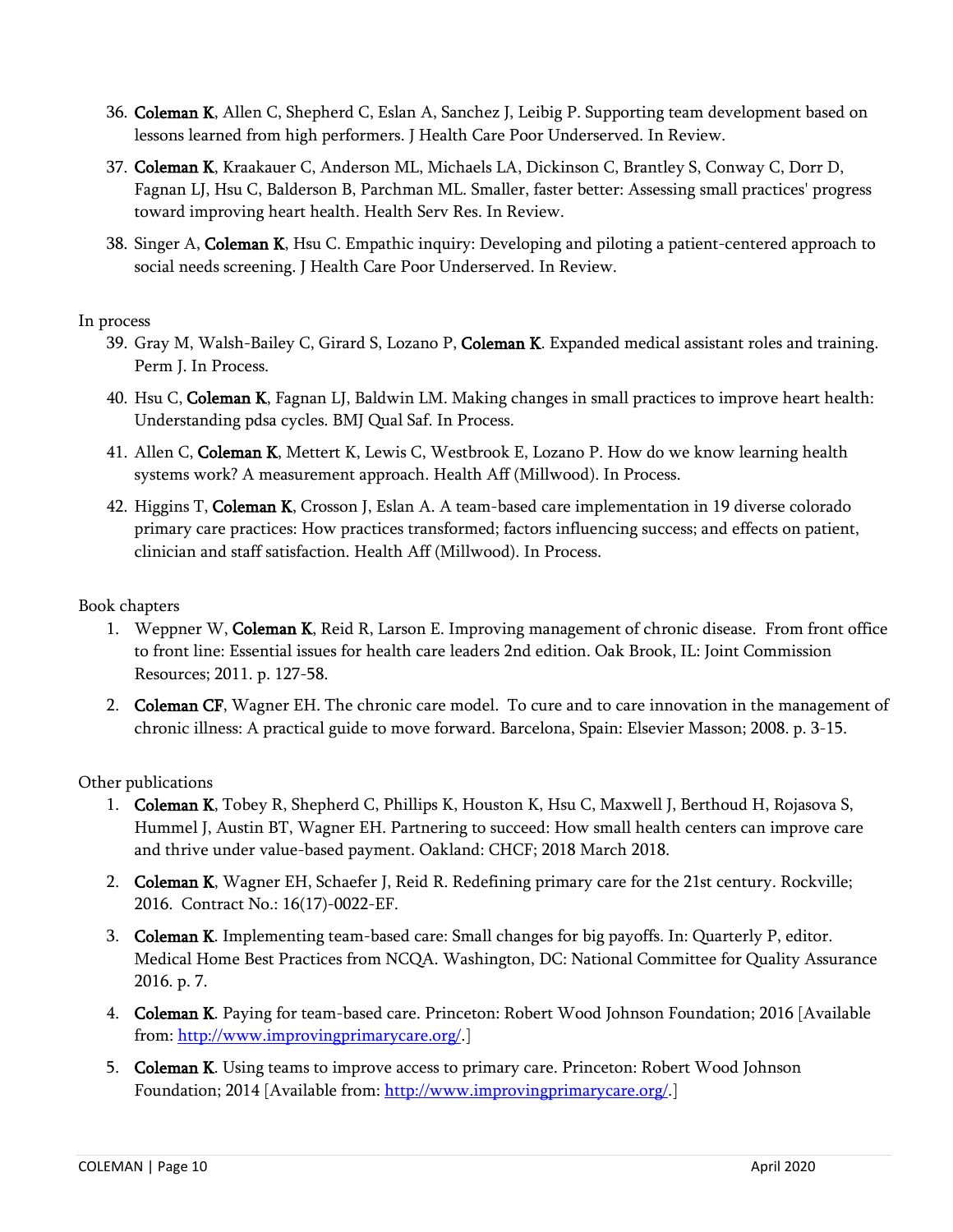- 6. Coleman K. Evidence that the medical home works. New York: The Commonwealth Fund; 2013 [Available from: [http://www.safetynetmedicalhome.org/.](http://www.safetynetmedicalhome.org/)]
- 7. Coleman K, Reid R, Initiative SNMH. Continuous and team-based healing relationships: Improving patient care through teams. In: Phillips KE, Weir V, editors. Safety Net Medical Home Initiative implementation guide series. 2nd ed. Seattle: Qualis Health and the MacColl Center for Health Care Innovation at Group Heatlh Research Institute; 2013.
- 8. Coleman K. Module 3: Fundamentals first sequencing changes. New York: The Commonwealth Fund; 2013 [Available from[: http://www.coachmedicalhome.org/.](http://www.coachmedicalhome.org/)
- 9. Fox E. Interview with director of lean improvement and promotion, group health cooperative. In: Coleman K, Daniel DM, editors. Medical Home Digest. Seattle: The Commonwealth Fund; 2012.
- 10. Coleman K. How does a facilitation program use local learning collaboratives to reinforce its work with practices? Rockville; 2012 May 18.
- 11. Coleman K. Invited commentary: Without changes in care, should we expect changes in outcomes? Ann Fam Med. 2011.
- 12. Van Borkulo N, Coleman K. A practice facilitator's guide to visiting clinical teams. Safety Net Medical Home 1st ed. Seattle: Qualis Health and the MacColl Center for Health Care Innovation at Group Health Research Institute; 2011.
- 13. Coleman K. Pay for performance not sufficient to cure what ails us. Group Health Blog [Internet]. Seattle: Group Health Cooperative; 2011.
- 14. Coleman K, Pearson M, Wu S. Integrating chronic care and business strategies in the safety net: A practice coaching manual. Operations Management: A Modern Approach; 2011. p267.
- 15. Coleman K. Patient centered interactions in the medical home. Group Health Cooperative Patient Centered Care Interest Group Meeting; March 17, 2011; Seattle.
- 16. Austin BT, Coleman K. Ask the expert: Registries New York: The Commonwealth Fund; 2009
- 17. Coleman K. Invited commentary: Real redesign required. Ann Fam Med. 2009.
- 18. MacColl Center for Health Care Innovation at Group Health Research Institute, RAND Corporation, California Health Care Safety Net Institute. Integrating chronic care and business strategies in the safety net: A toolkit. Rockville; 2008 September. Report No.: 08-0104-EF.
- 19. Austin BT, Coleman K, Wagner EH. Innovation for better health: Making the promise a reality. Seattle: 2007.
- 20. Wagner EH, Austin BT, Coleman K. It takes a region: Creating a framework to improve chronic disease care. Oakland: 2006.

Poster presentations and abstracts

- 1. Allen C, Mettert K, Coleman K, Lozano P, Westbrook E, Lewis C. Constructs to evaluate a learning health system. AcademyHealth Annual Research Meeting; June 13, 2019; Chicago.
- 2. Parchman ML, Hsu C, Coleman K. Why is external facilitation effective as an implementation strategy? Evidence for tailoring to the learning capacity of primary care practices in conference proceedings for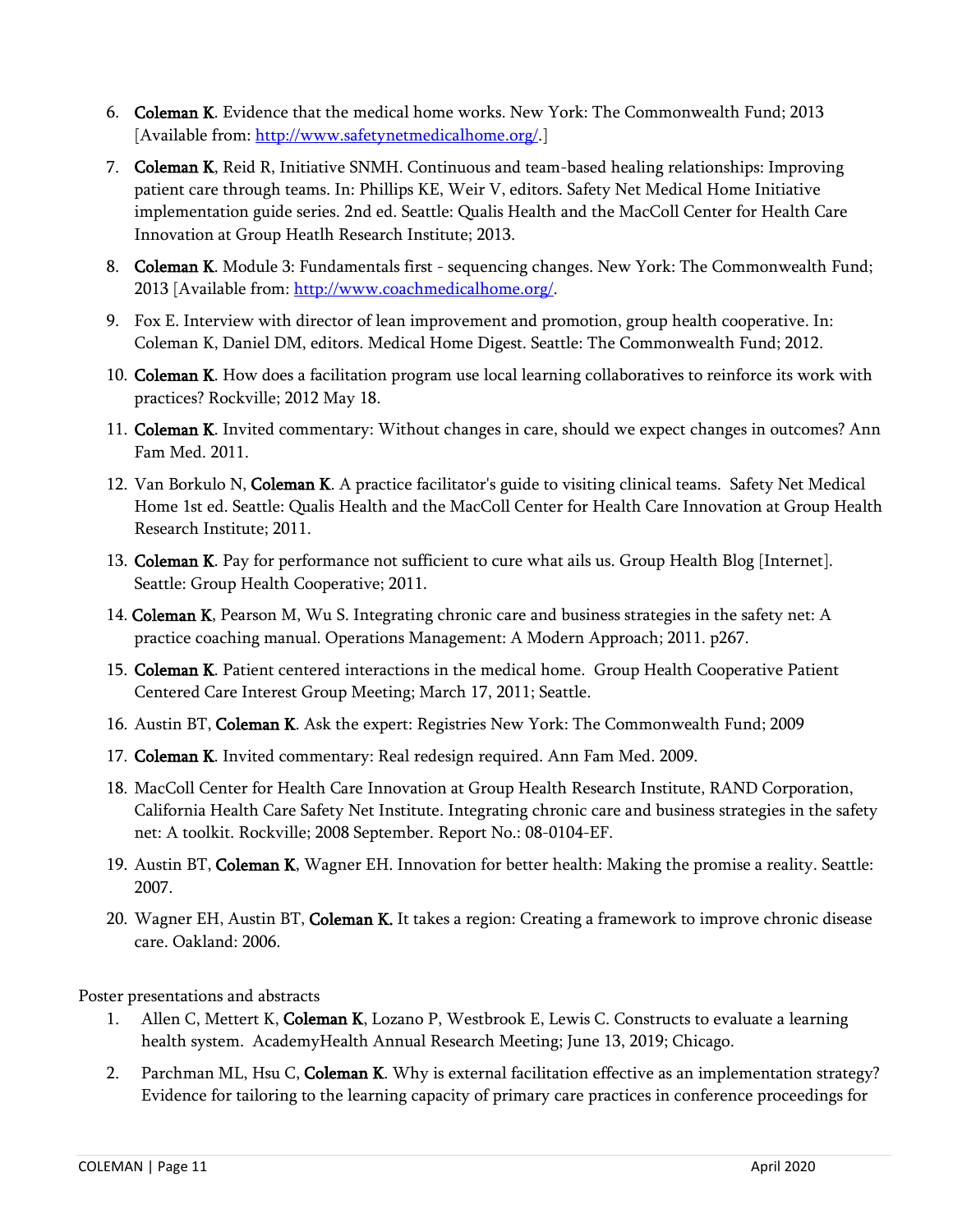the society for implementation research collaboration (sirc) 2017: Implementation mechanisms: What makes implementation work and why? Part 2. Implementation Science. 2018;13(Suppl 3):B13.

- 3. Berthoud H, Coleman K, Tobey R, Phillips K, Austin BT, Houston K, Hsu C, Hummel J, Rajasova S, Shepherd C, Wagner EH. Advancing high performance in the safety net: Partnerships as key facilitator for success under value-based payment. AcademyHealth Annual Research Meeting; June 24, 2018; Seattle.
- 4. Lozano P, Coleman K. KPWA providers, staff and patients partner with the learning health system program to achieve the quadruple aim. Washington Permanente Medical Group; September 22, 2017; Seattle
- 5. Parchman ML, Fagnan LJ, Coleman K, Michaels LA, Van Borkulo N, Tuzzio L, Dorr D, Hummel J, Baldwin LM. Quality improvement learning capacity in primary care predicts clinical quality measures AcademyHealth Annual Research Meeting; June 25, 2017; New Orleans.
- 6. Michaels LA, Van Borkulo N, Sommers B, Dickinson C, Brill C, Tuzzio L, Parchman ML, Coleman K. Creation of a high-leverage change package to achieve EvidenceNow quality improvement goals. North American Primary Care Research Group; November 16, 2016; Colorado Springs.
- 7. Johnson K, Coleman K, Wagner EH, Phillips K, Daniel DM, Sugarman JR, Schaefer J. Coach medical home: A curriculum to facilitate patient-centered medical home transformation American Public Health Association; November 2, 2013; Boston.
- 8. Derrett S, Gunter KE, Nocon RS, Quinn MT, Coleman K, Daniel DM, Chin MH. We're isolated in a way that most people don't understand - care coordination among rural safety net clinics. AcademyHealth Annual Research Meeting June 23, 2013; Baltimore.
- 9. Reid RJ, Johnson E, Fishman P, Hsu C, Ross TR, Coleman K, Ehrlich K, Liss D, Trescott C, Larson E. Spread of the patient-centered medical home at group health: Preliminary findings. Agency for Healthcare Research and Quality Annual Meeting; September 18, 2011; Rockville.
- 10. Hsu C, Coleman K, Ross TR, Johnson E, Fishman P, Larson E, Liss D, Cheadle A, Trescott C, Reid RJ. Implementing a Patient-Centered Medical Home redesign using lean: A case study. AcademyHealth Annual Research Meeting; June 14, 2011; Seattle.
- 11. Coleman K, Wu S, Pearson ML, Austin BT, Brach C, Jameson WJ, Wagner EH. Improving chronic care and business strategies in the safety net. AcademyHealth Annual Research Meeting; June 10, 2008; Washington, DC.
- 12. Coleman K. Screening and treatment of gestational diabetes and its impact on offspring's quality of life: An economic evaluation. Annual Women's Health Research Day; April 5, 2006; Chapel Hill.
- 13. Coleman K. The impact of pay-for-performance on diabetes care in a large network of community health centers. University of North Carolina; April 27, 2006; Chapel Hill.

# Oral presentations

1. Advancing the conversation on implementation science and quality improvement: Leaders working at the nexus with Lewis C, Check D, Mittman B, Sales A, Goldman D. AcademyHealth D&I Conference; December 5, 2019; Arlington, VA.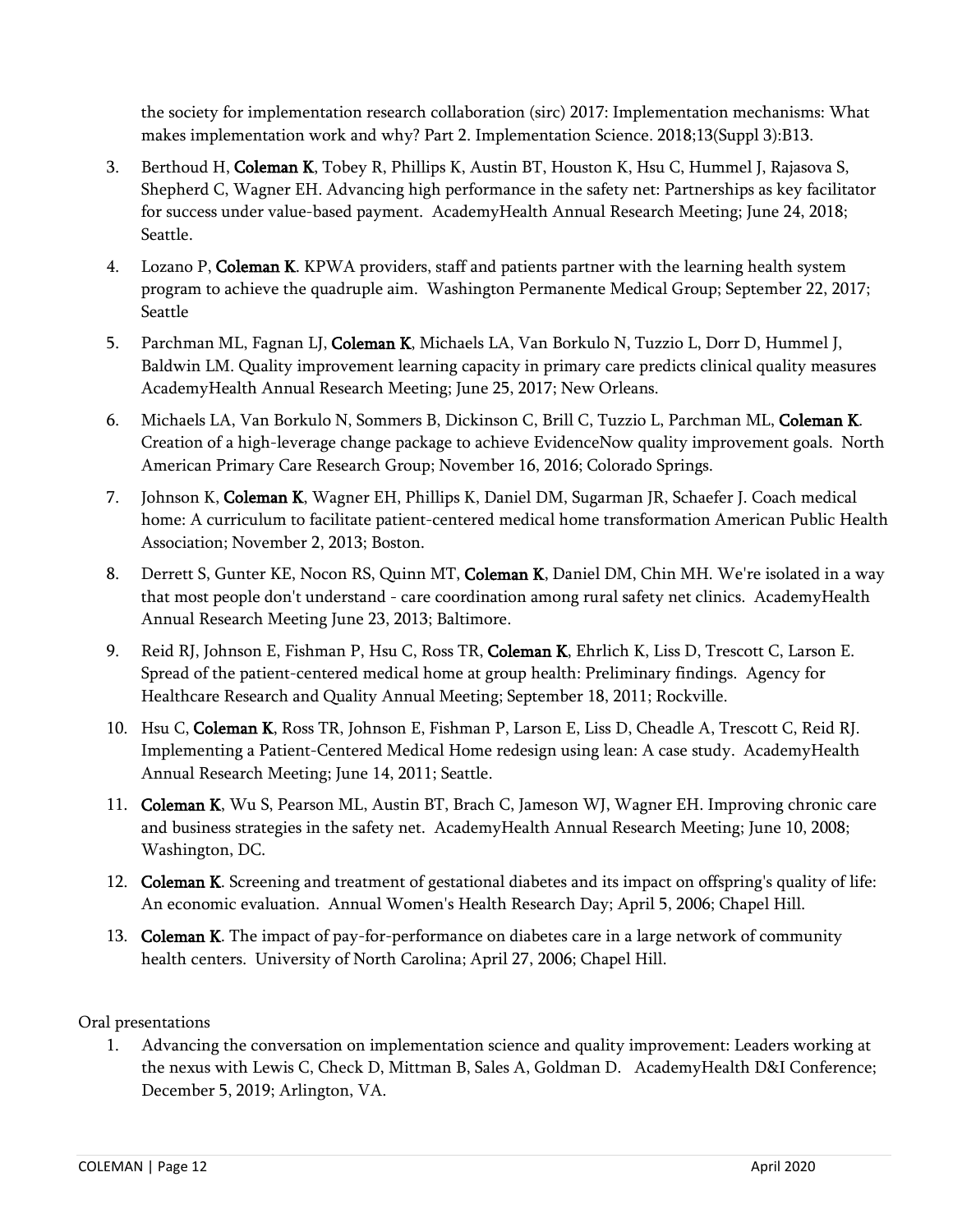- 2. The future of high-performing primary care. Northwest Regional Primary Care Association Strategic Planning Meeting; November 14, 2019; Seattle, WA.
- 3. Exploring how care team members can contribute to quality KPWA Clinical Quality Champions Fall Forum October 15, 2019; Renton, WA.
- 4. Learning to change practice & inform health: Stories from group health's medical home. K12 Scholars CATALyST Forum: The Learning Health System in Washington State; May 20, 2019; Seattle, WA.
- 5. The learning health system: Where are we now? KPWA Learning Health System All Hands Meeting; July 30, 2019; Seattle, WA.
- 6. Quality improvement as a management approach. University of Washington; April 23, 2019; Seattle, WA.
- 7. New partnerships for a new era. Delta Center for a Thriving Safety Net Learning Session 3; February 11, 2019 Oakland, CA.
- 8. Burien data and insights. KPWA Patient Experience Team; December 13, 2018 Seattle, WA.
- 9. How learning health systems can make real the promise of embedded pragmatic research. AcademyHealth D&I Conference; December 5, 2018 Washington, DC.
- 10. Connecting care delivery changes to the main models of value-based pay. California Health Care Foundation Insight Forum; November 6, 2018 Oakland, CA.
- 11. Understanding your members' needs. Delta Center for a Thriving Safety Net Learning Session 2; October 16, 2018 Seattle, WA.
- 12. Improving care in a value based environment. National Association of Community Health Centers Payment and Delivery Reform Summit; August 7, 2018 Webinar.
- 13. Celebrating and sustaining empathic inquiry Oregon Primary Care Association and Kaiser Permanente Northwest Empathic Inquiry Closing Training; July 30, 2018 Portland, OR.
- 14. Sustaining team-based care in a value-based environment: What capabilities do we have? A conversation. . Colorado Health Foundation Team Based Care Initiative; July 10, 2018; Webinar.
- 15. Quality improvement as a management tool. University of Washington; April 24, 2018 Seattle, WA.
- 16. Fostering clinic-community connections. Colorado Health Foundation Team Based Care Initiative; April 12, 2018 Denver, CO.
- 17. Empathic inquiry: An evaluation approach. Oregon Primary Care Association and Kaiser Permanente Northwest Empathic Inquiry Training; February 15, 2018 Portland, OR.
- 18. Empathic inquiry: How will we know if we're making a difference for our patients? Oregon Primary Care Association and Kaiser Permanente Northwest Empathic Inquiry Training; February 6, 2018 Portland, OR.
- 19. Expanded ma role training program: Evaluation findings. KPWA Partnership for Innovation; October 16, 2017 Seattle, WA.
- 20. Achieving high performing primary care in the safety net: Successful models for small to medium-sized community clinics and health centers. California Primary Care Association Annual Conference; October 12, 2017; Anaheim, CA.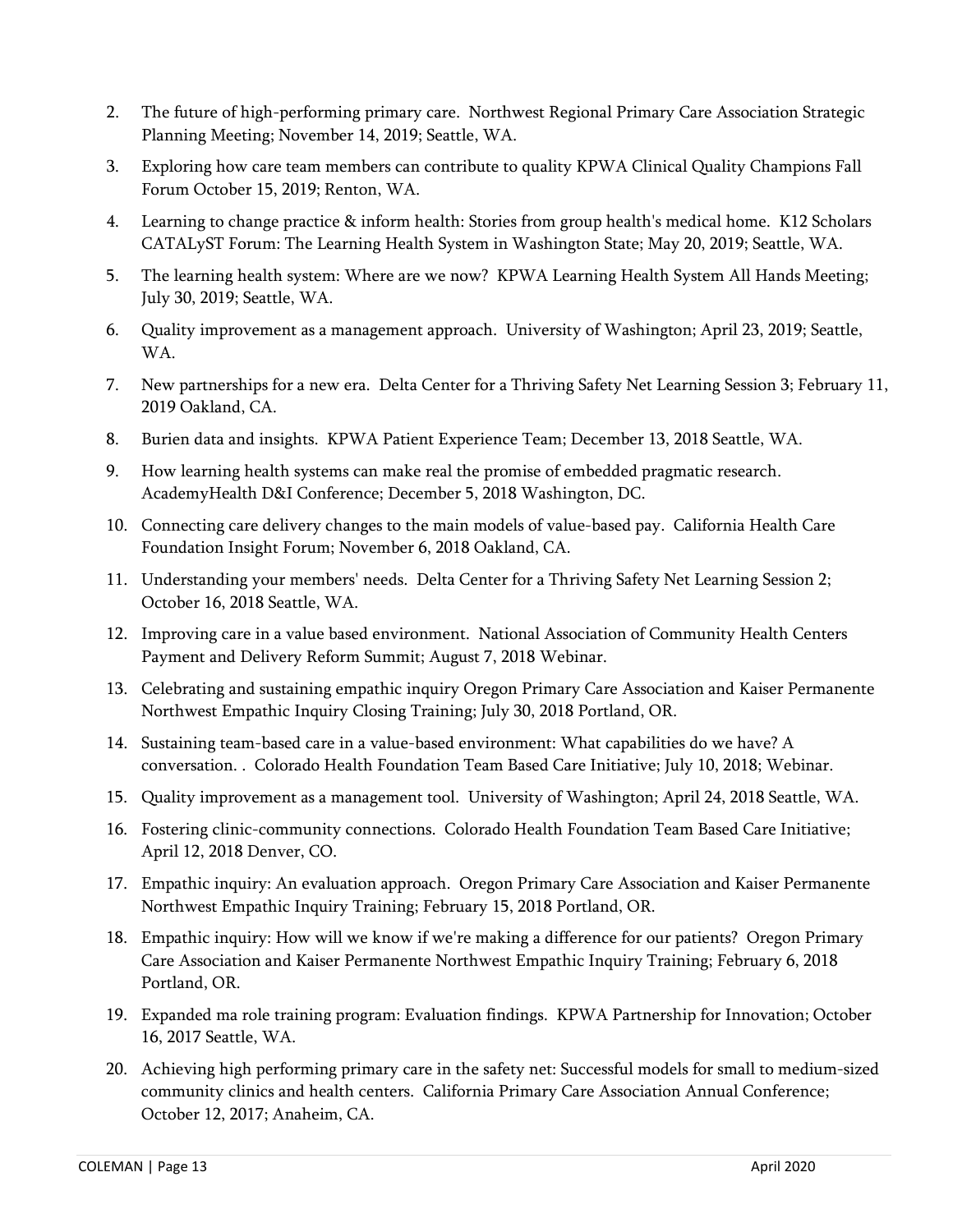- 21. Team-based care collaborative: A roadmap. Colorado Health Foundation Team-Based Care Learning Session; October 4, 2017; Denver, CO.
- 22. Using quality improvement strategies to create improvements in team-based care. Colorado Health Foundation Team-Based Care Learning Session; October 4, 2017; Denver, CO.
- 23. Essential capabilities and emerging models for advancing high-performance primary care in the safety net. California Health Care Foundation Expert Advisory Board Meeting; August 23, 2017 Oakland, CA.
- 24. Population segmentation: Examples from the field. Oregon Primary Care Association Alternative Payment and Care Model; August 17, 2017 Bend, OR.
- 25. Primary care and the patient with complex needs. Wagner Symposium; June 29, 2017 Seattle, WA.
- 26. Celebrating LEAP and sustaining team-based care. Robert Wood Johnson Foundation; May 23, 2017 Webinar.
- 27. Using quality improvement to create sustainable improvements in health. University of Washington Fundamentals of Implementation Science in Global Health; April 25, 2017; Seattle, WA.
- 28. Open space: Team-based care. Colorado Health Foundation Team-Based Care LEarning Session; April 6, 2017; Denver, CO.
- 29. Care management. Colorado Health Foundation Team-Based Care Learning Session; April 6, 2017 Denver, CO.
- 30. Primary care fundamentals: A panel. Colorado Health Foundation Team-Based Care Initiative; November 24, 2016 Denver, CO.
- 31. Social care and the role of primary care in understanding and addressing the social determinants of health. Oregon Primary Care Association Alternative Payment and Care Model November 3, 2016; Portland, OR.
- 32. Reimagining the medical assistant role: Lessons learned from LEAP. Partnership for Innovation Advisory Group for the Expanding Medical Assistants Role Project; October 13, 2016; Tukwila, WA.
- 33. Transformational leadership: Linking good health outcomes and financial sustainability Oregon Primary Care Association Strategic Planning Retreat; September 19, 2016; Eugene, OR.
- 34. Quality improvement as a management tool. University of Washington Fundamentals of Implementation Science in Global Health; September 16, 2016; Seattle, WA.
- 35. Clinic community partnership. Oregon Primary Care Association Alternative Payment and Care Model; July 22, 2016 Newport, OR.
- 36. Dissolving the walls: Clinic community connections. Health Resources and Services Administration Clinical Workforce Development; June 2, 2016 Webinar.
- 37. Achieving full integration of behavioral health and primary care. Health Resources and Services Administration Clinical Workforce Development; May 18, 2016; Webinar.
- 38. Chronic disease prevention & management inside the health care system. University of Washington HSMGMT503: Population Health Management Strategy; October 27, 2015 Seattle, WA.
- 39. Complex care management in primary care. Health Resources and Services Administration Clinical Workforce Development; May 5, 2016; Webinar.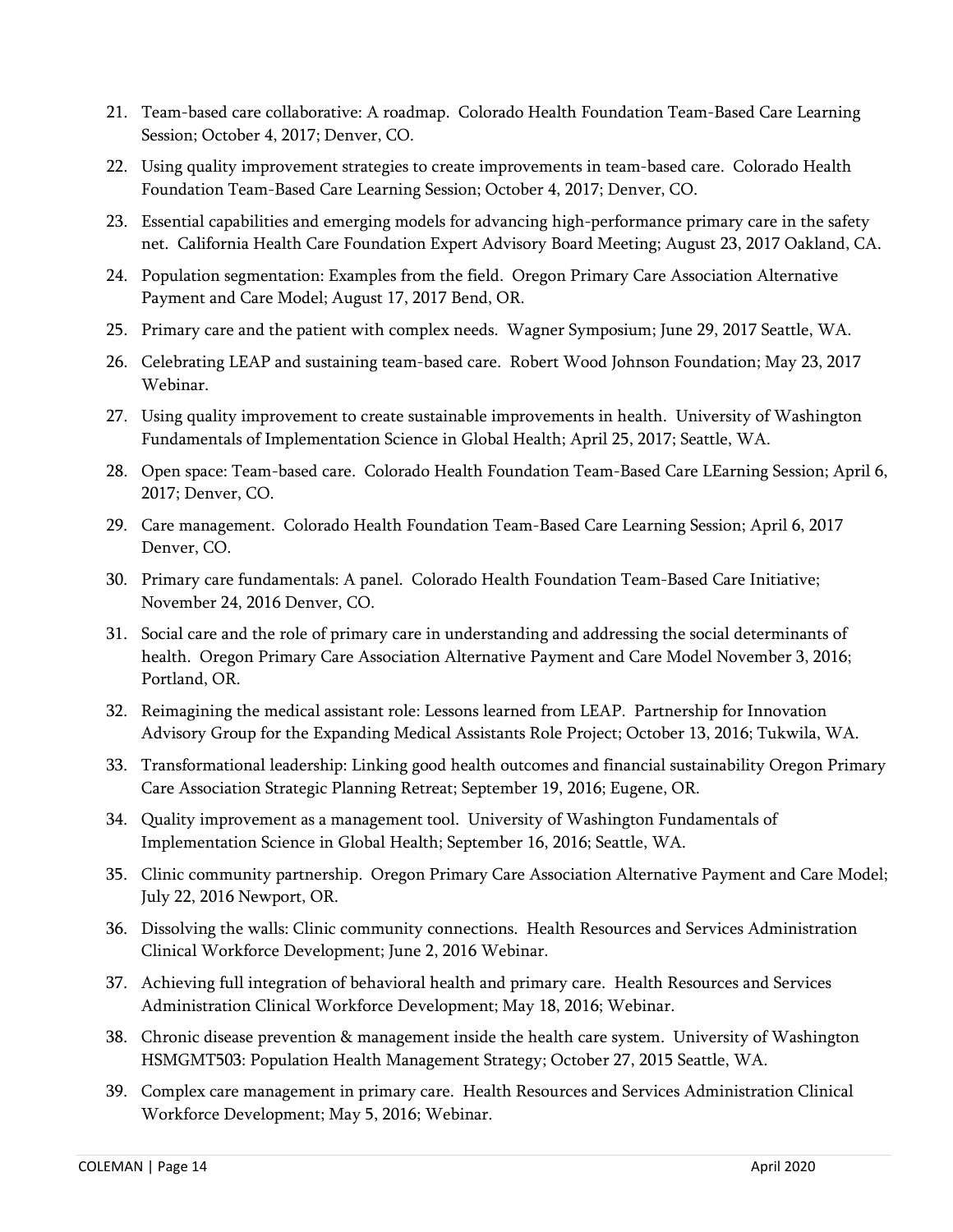- 40. A team approach to prevention of chronic illness management. Health Resources and Services Administration Clinical Workforce Development; April 21, 2016; Webinar.
- 41. Plan-do-study-act. Group Health Research Institute Healthy Hearts Northwest Coach Booster Training; April 25, 2016 Seattle, WA.
- 42. Data driven dashboards to support team-based care. Health Resources and Services Administration Clinical Workforce Development; April 7, 2016 Webinar.
- 43. Nursing best practices. Colorado Health Foundation Team-Based Care Initiative April 6, 2016; Denver, CO.
- 44. Team roles world cafe. Colorado Health Foundation Team-Based Care Initiative; April 5, 2016; Denver, CO.
- 45. SMILES dental project: Team-based care. Colorado Health Foundation March 17, 2016; Webinar.
- 46. Community health workers & new care team roles: What are innovations in team-care?`. Oregon Primary Care Association Alternative Payment and Care Model; March 7, 2016; Portland, OR.
- 47. Building your primary care team to transform your practice. Health Resources and Services Administratiojn Clinical Workforce Development; February 18, 2016 Webinar.
- 48. Well-organized primary care teams. Oregon Primary Care Association Alternative Payment and Care Model; February 10, 2016; Webinar.
- 49. Chronic Disease Prevention & Management Inside the Health Care System. University of Washington. HSMGMT 503: Population Health Management Strategy. October 27, 2015; Seattle, WA.
- 50. Unlocking the black box: Supporting practices to transform. Group Health Research Institute Healthy Hearts Northwest Practice Coach Training; September 30, 2015; Seattle, WA.
- 51. The role of the medical assistant Colorado Health Foundation Team-Based Care Learning Session 1; September 11, 2015; Denver, CO.
- 52. Using quality improvement to create sustainable improvements in health. University of Washington Intensive Course on Implementation Science for Family Planning and Reproductive Health; August 7, 2015; Seattle, WA.
- 53. Getting started with team-based care. Colorado Health Foundation; August 3, 2015; Webinar.
- 54. Care teams and alternative visit types. Oregon Primary Care Association; July 30, 2015; Webinar.
- 55. Prapare as a tool for patient engagement. Oregan Primary Care Association Alternative Payment and Care Model Learning Session; April 22, 2015; Portland, OR.
- 56. Using social data and segmentation to improve primary care services for your customer. Oregon Primary Care Association Alternative Payment and Care Model Learning Session; April 22, 2015; Portland, OR.
- 57. Practice coaching. Colorado Health Foundation; April 16, 2015; Denver, CO.
- 58. Team-based primary care: Effective practices from high-performing organizations. Institute for Healthcare Improvement 16th Annual International Summit on Improving Patient Care in the Office Practice and the Community; March 15, 2015; Dallas, TX.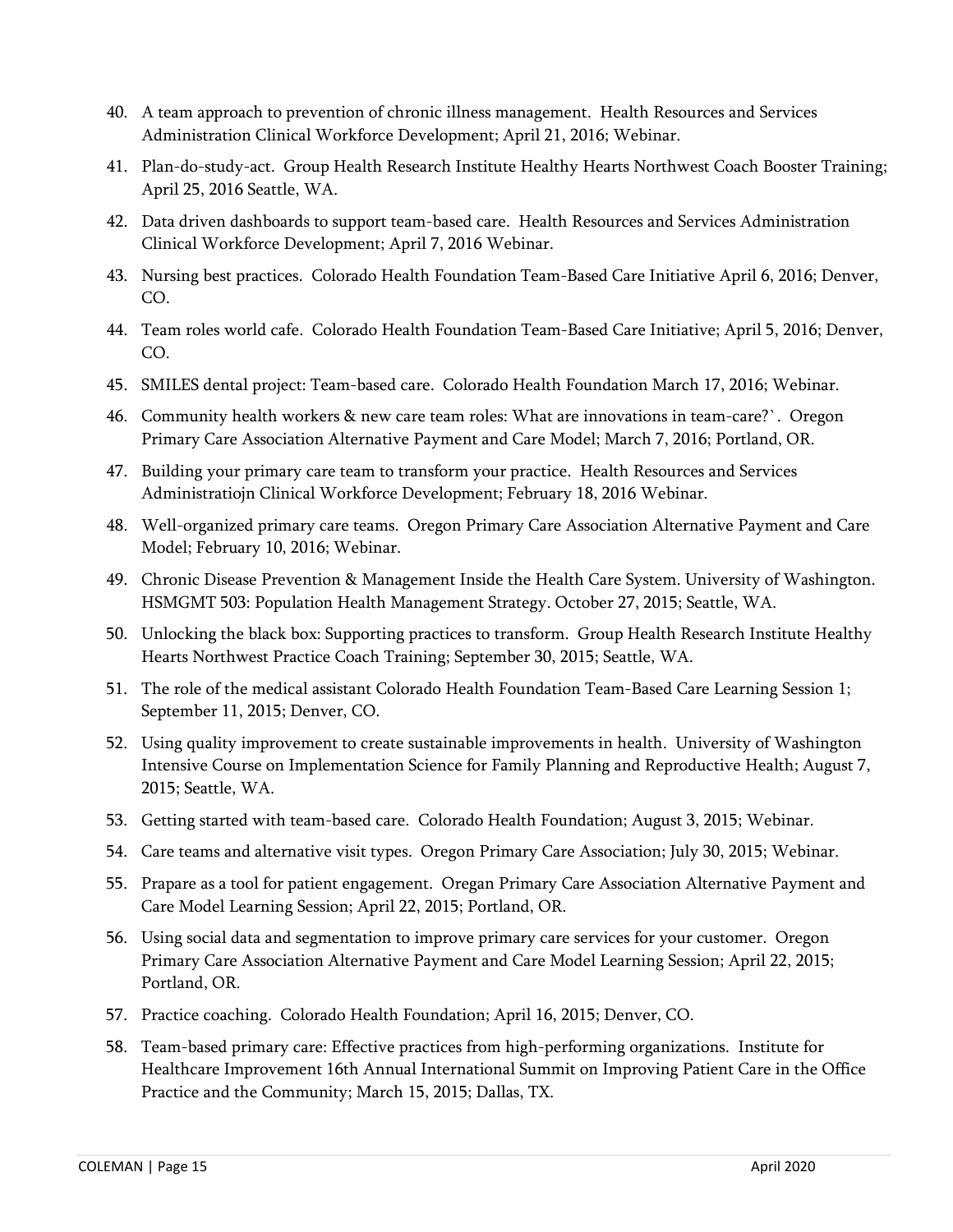- 59. Rapid fire session: Patient engagement. Oregon Primary Care Association Alternative Payment and Care Model Learning Session; January 23, 2015; Portland, OR.
- 60. So you want to create primary care teams now what? Oregon Primary Care Association; December 11, 2014; Webinar.
- 61. Perspectives on population management. Oregon Primary Care Association; October 27, 2014; Bend, OR.
- 62. How will we get to transformed care? Oregon Primary Care Association; October 27, 2019; Bend, OR.
- 63. The primary care team celebrating emerging leaders. Robert Wood Johnson Foundation; October 22, 2014; Webinar.
- 64. Access to care in an advanced care model (invited keynote). Oregon Primary Care Association; July 21, 2014; Portland, OR.
- 65. How do we meaningfully solicit patient needs and then act on them? Oregon Primary Care Association; April 25, 2014; Portland, OR.
- 66. Team-based care: Effective innovations in practice (moderator). Institute for Healthcare Improvement; March 10, 2014; Washington, DC.
- 67. Developing a team-based change package (moderator). Oregon Primary Care Association; January 16, 2014; Portland, OR.
- 68. PCMH-A: A tool to evaluate transformation in patient centered medical homes. Briefing with Margaret O'Kane, President, National Committee for Quality Assurance; December 16, 2013; Seattle, WA.
- 69. Patient centered medical home beyond group health. Group Health Cooperative Primary Care Forum; October 1. 2013; Seattle, WA.
- 70. Primary care transformation: Lessons from the Safety Net Medical Home Initiative Group Health Research Institute Scientific Seminar; July 9, 2013; Seattle, WA.
- 71. Unlocking the black box: Supporting practices to transform (invited keynote). Patient Centered Primary Care Institute; July 16, 2013; Portland, OR.
- 72. Learning from the Safety Net Medical Home Initiative (invited keynote). San Francisco Department of Health Primary Care Quality Improvement Retreat; May 17, 2013; Oakland, CA.
- 73. Transforming care: Implications for patient health outcomes (invited keynote). Oregon Primary Care Association Quadruple Aim Spring Symposium April 25, 2013; Portland, OR.
- 74. Do improvements in health care quality reduce costs? Group Health Research Institute Faculty Meeting; March 5, 2013; Seattle, WA.
- 75. Transformation lessons and issues: Medical homes in safety net practices (invited keynote). California Health Care Safety Net Initiative Learning from the Leaders: The Next Frontier in Medical Homes; November 25, 2012; Oakland, CA.
- 76. Primary care and health care reform: Where we're going (invited keynote). Oregon Primary Care Association Quadruple Aim Learning Session; October 1, 2012; Bend, OR.
- 77. Care coordination. Maine Quality Counts Provider Lunch and Learning Session; November 8, 2011; Webinar.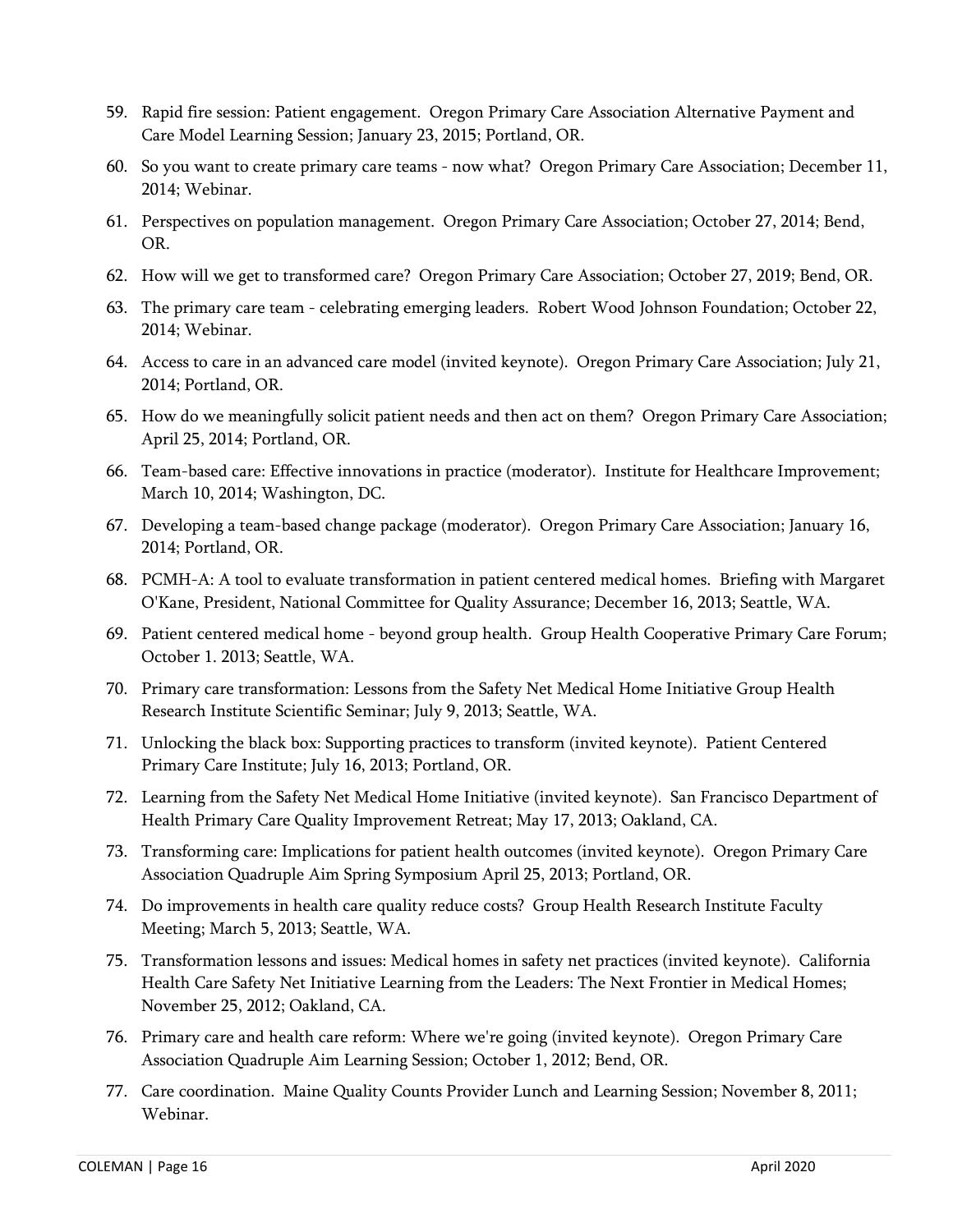- 78. A national patient centered medical home curriculum. National Association of Community Health Centers Patient Centered Medical Home Learning Institute; November 2, 2011; New Orleans, LA.
- 79. Care coordination in the medical home. Montana Primary Care Association Patient Centered Medical Home Learning Session 2; September 21, 2011; Helena, MT.
- 80. Delivering organized, evidence-based care: The heart of the medical home. Montana Primary Care Association Patient Centered Medical Home Learning Session 2; September 21, 2011; Helena, MT.
- 81. Keeping focused on what matters in the medical home (moderator). Montana Primary Care Association Patient Centered Medical Home Learning Session 2; September 21, 2011; Helena, MT.
- 82. PCMH-assessment results: Using quality data for improvement. Pittsburgh Regional Coordinating Center Learning Session May 19, 2011; Pittsburgh, PA.
- 83. Continuous and team-based healing relationships. Montana Primary Care Association Patient Centered Medical Home Learning Session 1; May 4, 2011; Helena, MT.
- 84. National perspectives on the patient centered medical home (moderator). Montana Primary Care Association Patient Centered Medical Home Learning Session 1; May 4, 2011; Helena, MT.
- 85. The patient centered medical home: Care coordination. Colorado Regional Learning Session; April 15, 2011 Denver, CO.
- 86. Patient centered interactions in the medical home. Group Health Cooperative Patient Centered Care Interest Group Meeting; March 17, 2011; Seattle, WA.
- 87. Getting off the hamster wheel: Operational efficiency as a means to improving care. Safety Net Medical Home Initiative National Meeting; March 7, 2011 Boston, MA.
- 88. Coaching practices to become medical homes. North American Primary Care Research Group Annual Meeting; November 16, 2010 Seattle, WA.
- 89. Transforming safety net practices into patient-centered medical homes (invited keynote). Montana Primary Care Association November 4, 2010; Helena, MT.
- 90. Transforming chronic care: What works and what's next (invited keynote). O+Berri, Instituto Vasco de Innovacion Sanitaria Transforming Care for Chronic Patients: The Challenge of Implementation; June 2, 2010; Bilbao (Spain).
- 91. Patient centered medical homes: Redesigning care and integrating with the community Washington State Department of Aging Healthier Aging Conference October 15, 2009; Seattle, WA.
- 92. Patient centered medical home and the chronic care model. Care Oregon and Oregon Primary Care Association; July 31, 2009 Portland, OR.
- 93. Improving chronic care in the safety net: Helping practices improve quality. National Association of Public Hospitals; July 23, 2009; Webinar.
- 94. Change concepts and the chronic care model. Colorado Community Health Network; July 8, 2009; Denver, CO.
- 95. Technical advisory grouip (invited keynote panelist). USAID Health Care Improvement Project; May 18, 2009; Washington, DC.